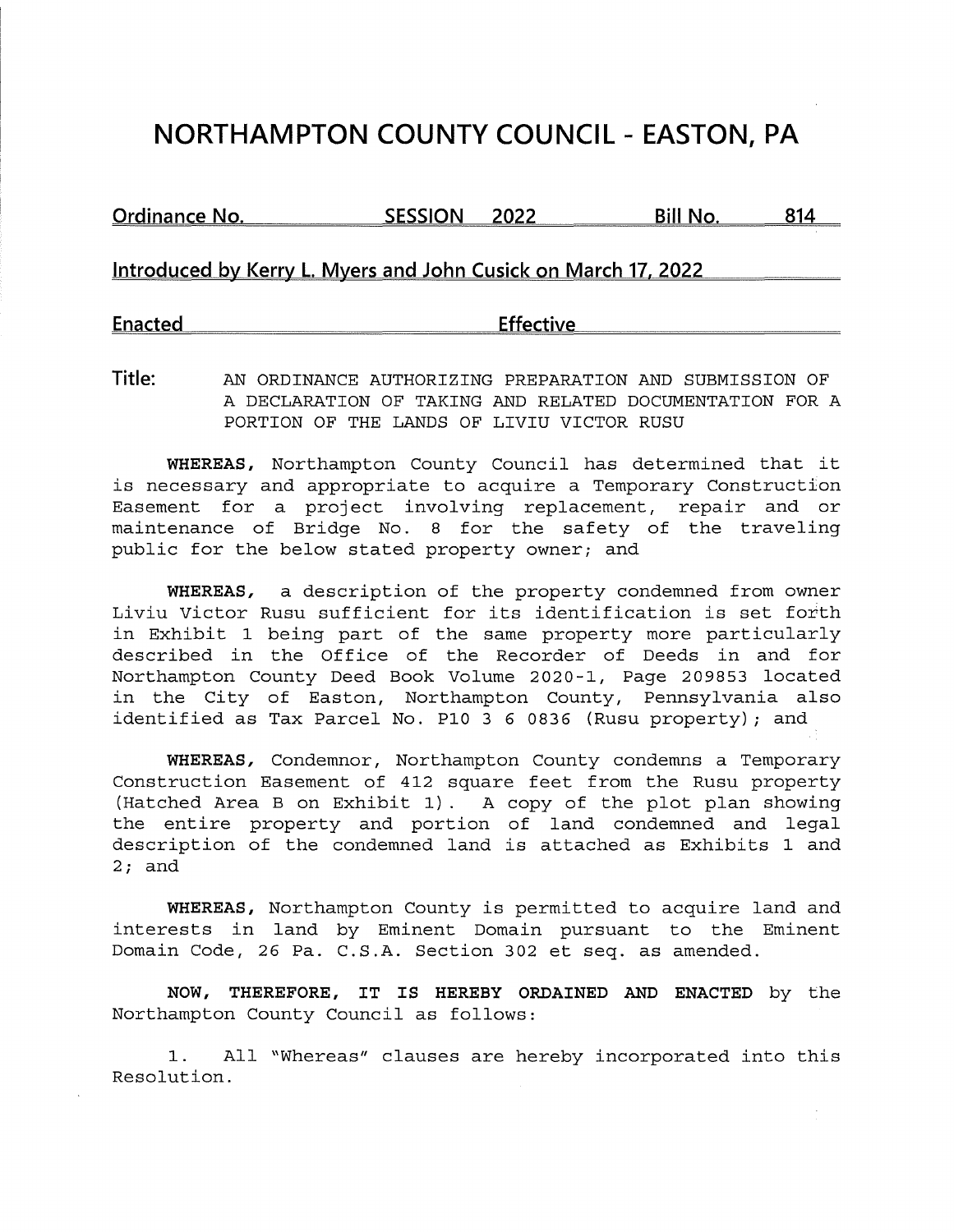2. That the County Solicitor's office is hereby authorized and directed to prepare and the proper officers to execute a Declaration of Taking and Notice of Condemnation in accordance with the provisions of the Pennsylvania Eminent Domain Code of 2006, as amended.

3. That the Northampton County Solicitor is hereby authorized and directed to file the Declaration of Taking in the office of the Prothonotary of Northampton County.

4. That the Northampton County Solicitor is authorized and directed to record the Notice of Filing of Declaration of Taking.

5. That Northampton County, acting by and through Northampton County Council and the Northampton County Executive and/or the Northampton County Solicitor's office, is hereby authorized and directed to pay, or to offer to pay, within sixty days from filing of the herein above mentioned Declaration of Taking, just compensation to each Condemnee as provided for and pursuant to Section 307 of the Eminent Domain Code.

6. That the Northampton County Solicitor's office is hereby authorized and directed to send the Notice required by Section 305 of the Eminent Domain Code to the record owner of the property or interest in property to be condemned by certified mail per Section 305(b) of the Eminent Domain Code.

This ordinance was advertised on the day of 2022, and was adopted by the Northampton County Council on the  $\frac{day \text{ of } 2022.}$ 

Attest:

Linda M. Zembo and Lori Vargo-Heffner Clerk to Council County Council President

> Lamont G. McClure County Executive

 $(J:\2022\bib - \ncondemn)$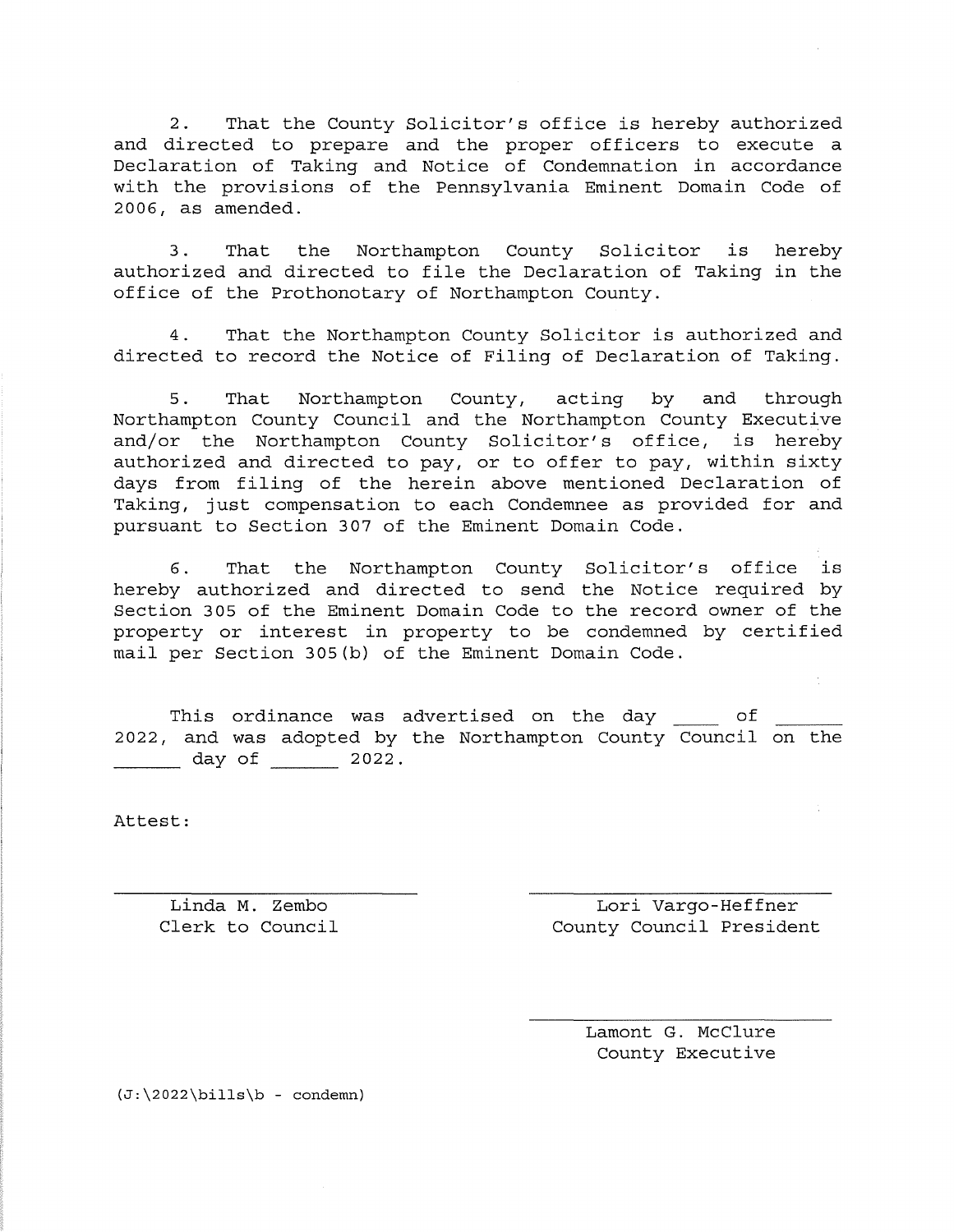

 $\sim$ 

 $\sim$ 

.<br>1982 - Paul III, mark de la manuverna de question de communistance en communistance de concertaire de manuver



 $\sim 100$  $\sim 30$ 

 $\Delta\phi$  and  $\phi$